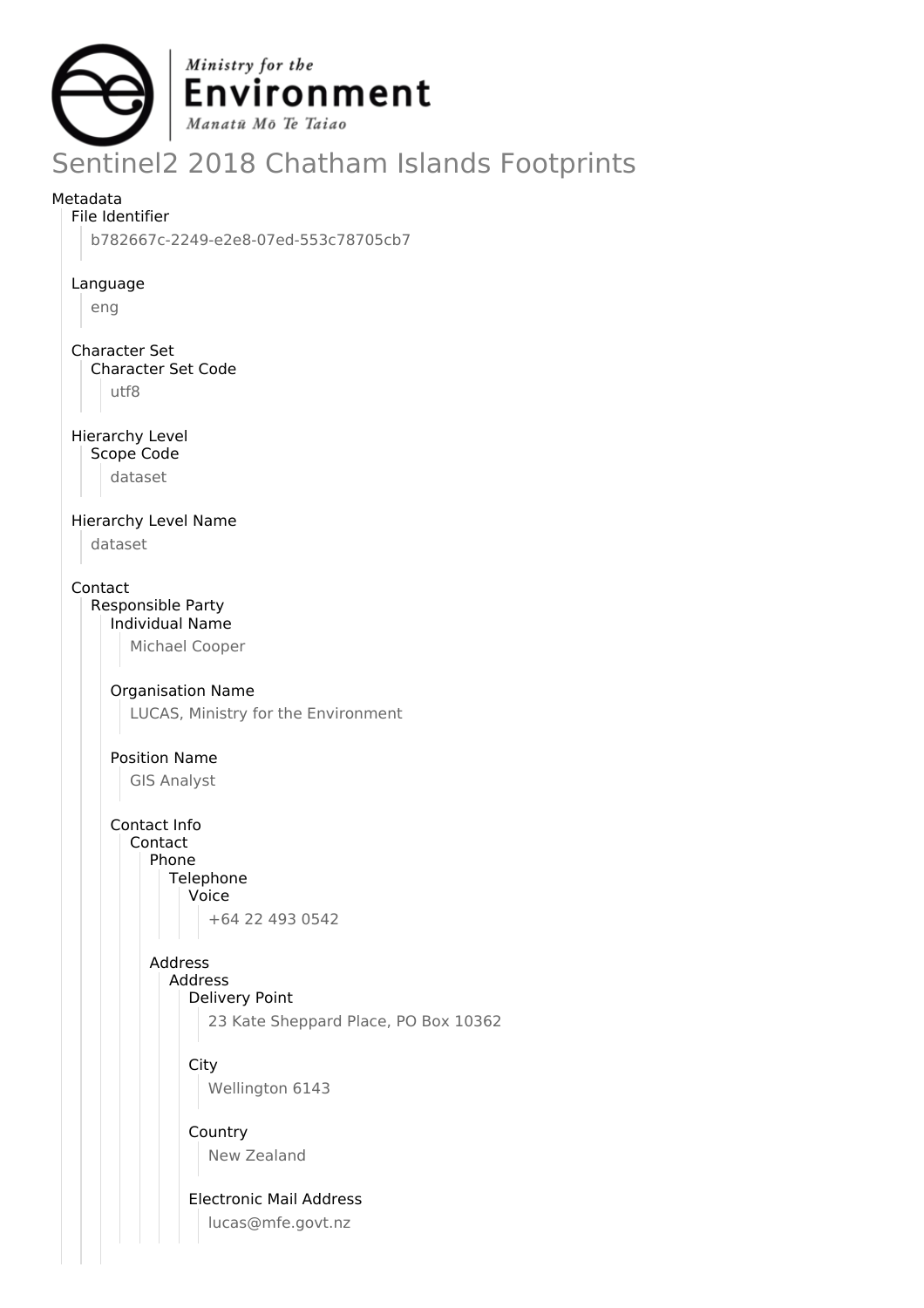| Role<br>Role Code<br>distributor                                                                                                                                                                                                                                                                                                                                                                                                                                                    |
|-------------------------------------------------------------------------------------------------------------------------------------------------------------------------------------------------------------------------------------------------------------------------------------------------------------------------------------------------------------------------------------------------------------------------------------------------------------------------------------|
| Date Stamp<br>Date<br>2019-07-23                                                                                                                                                                                                                                                                                                                                                                                                                                                    |
| Metadata Standard Name<br>ANZLIC Metadata Profile: An Australian/New Zealand Profile of AS/NZS ISO 19115:2005, Geographic<br>information - Metadata                                                                                                                                                                                                                                                                                                                                 |
| Metadata Standard Version<br>1.1                                                                                                                                                                                                                                                                                                                                                                                                                                                    |
| Reference System Info<br>Reference System<br>Reference System Identifier<br>Identifier<br>Code<br>3793                                                                                                                                                                                                                                                                                                                                                                              |
| Identification Info<br>Data Identification<br>Citation<br>Citation<br>Title<br>MFE_ANZLIC_Sentinel2_2018_Chatham_Islands<br>Date                                                                                                                                                                                                                                                                                                                                                    |
| Date                                                                                                                                                                                                                                                                                                                                                                                                                                                                                |
| Date                                                                                                                                                                                                                                                                                                                                                                                                                                                                                |
| Abstract                                                                                                                                                                                                                                                                                                                                                                                                                                                                            |
| This imagery is a 10m, ten-band multispectral, cloud-minimised mosaic of Sentinel 2A and 2B<br>satellite tiles over Chatham Islands made from scenes captured late-2017/early-2018.                                                                                                                                                                                                                                                                                                 |
| Purpose                                                                                                                                                                                                                                                                                                                                                                                                                                                                             |
| This imagery is used by the Land Use Carbon Analysis System (LUCAS) at the New Zealand<br>Ministry for the Environment to map and quantify changes in New Zealand land use. This<br>information is used to calculate greenhouse gas emissions and removals for the Land Use, Land<br>Use Change and Forestry (LULUCF) sector toward meeting our international reporting obligations<br>under the Kyoto Protocol and United Nations Framework Convention on Climate Change (UNFCCC). |
| Credit<br>European Space Agency (capture, orthorectification)                                                                                                                                                                                                                                                                                                                                                                                                                       |
| Credit                                                                                                                                                                                                                                                                                                                                                                                                                                                                              |
| Manaaki Whenua - Landcare Research (mosaicking)                                                                                                                                                                                                                                                                                                                                                                                                                                     |
| <b>Status</b><br>Progress Code<br>completed                                                                                                                                                                                                                                                                                                                                                                                                                                         |
| <b>Resource Maintenance</b><br>Maintenance Information<br>Maintenance And Update Frequency                                                                                                                                                                                                                                                                                                                                                                                          |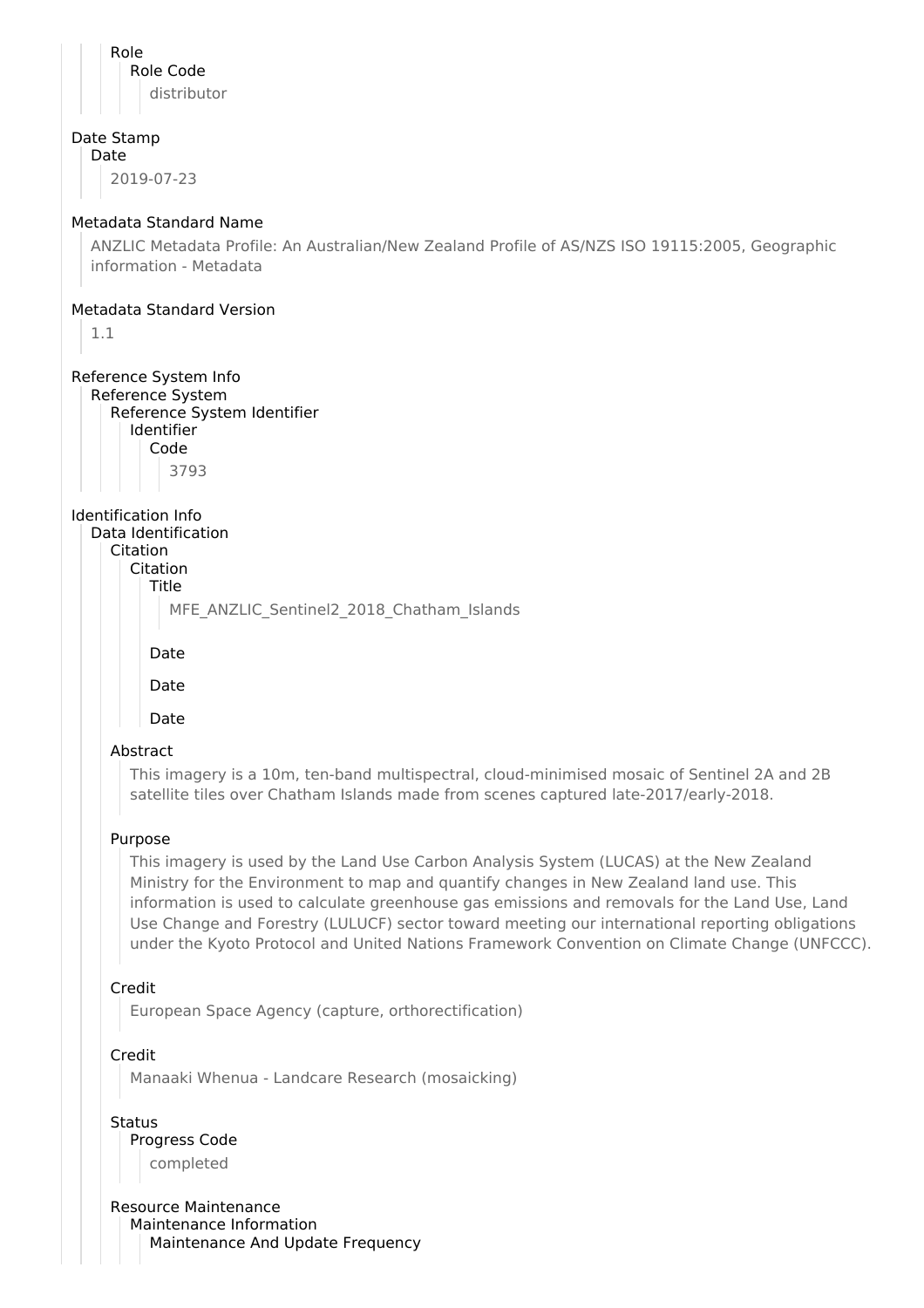| Maintenance Frequency Code<br>notPlanned                                   |
|----------------------------------------------------------------------------|
|                                                                            |
| <b>Resource Format</b><br>Format                                           |
| Name<br>*.xml                                                              |
|                                                                            |
| Version                                                                    |
| Unknown                                                                    |
| Descriptive Keywords                                                       |
| Keywords<br>Keyword                                                        |
| New Zealand                                                                |
| <b>Type</b><br>Keyword Type Code                                           |
| theme                                                                      |
| <b>Thesaurus Name</b>                                                      |
| Citation<br>Title                                                          |
| <b>ANZLIC Jurisdictions</b>                                                |
| Date                                                                       |
| Edition                                                                    |
| Version 2.1                                                                |
| <b>Edition Date</b><br>Date                                                |
| 2008-10-29                                                                 |
| Identifier                                                                 |
| Identifier<br>Code                                                         |
| http://asdd.ga.gov.au/asdd/profileinfo/anzlic-jurisdic.xml#anzlic-jurisdic |
| Cited Responsible Party                                                    |
| Responsible Party<br>Organisation Name                                     |
| ANZLIC the Spatial Information Council                                     |
| Role                                                                       |
| Role Code                                                                  |
| custodian                                                                  |
| Descriptive Keywords                                                       |
| Keywords<br>Keyword                                                        |
| LAND-Use                                                                   |
| Keyword                                                                    |
| LAND-Cover                                                                 |
|                                                                            |
| Keyword<br>PHOTOGRAPHY-AND-IMAGERY-Satellite                               |
|                                                                            |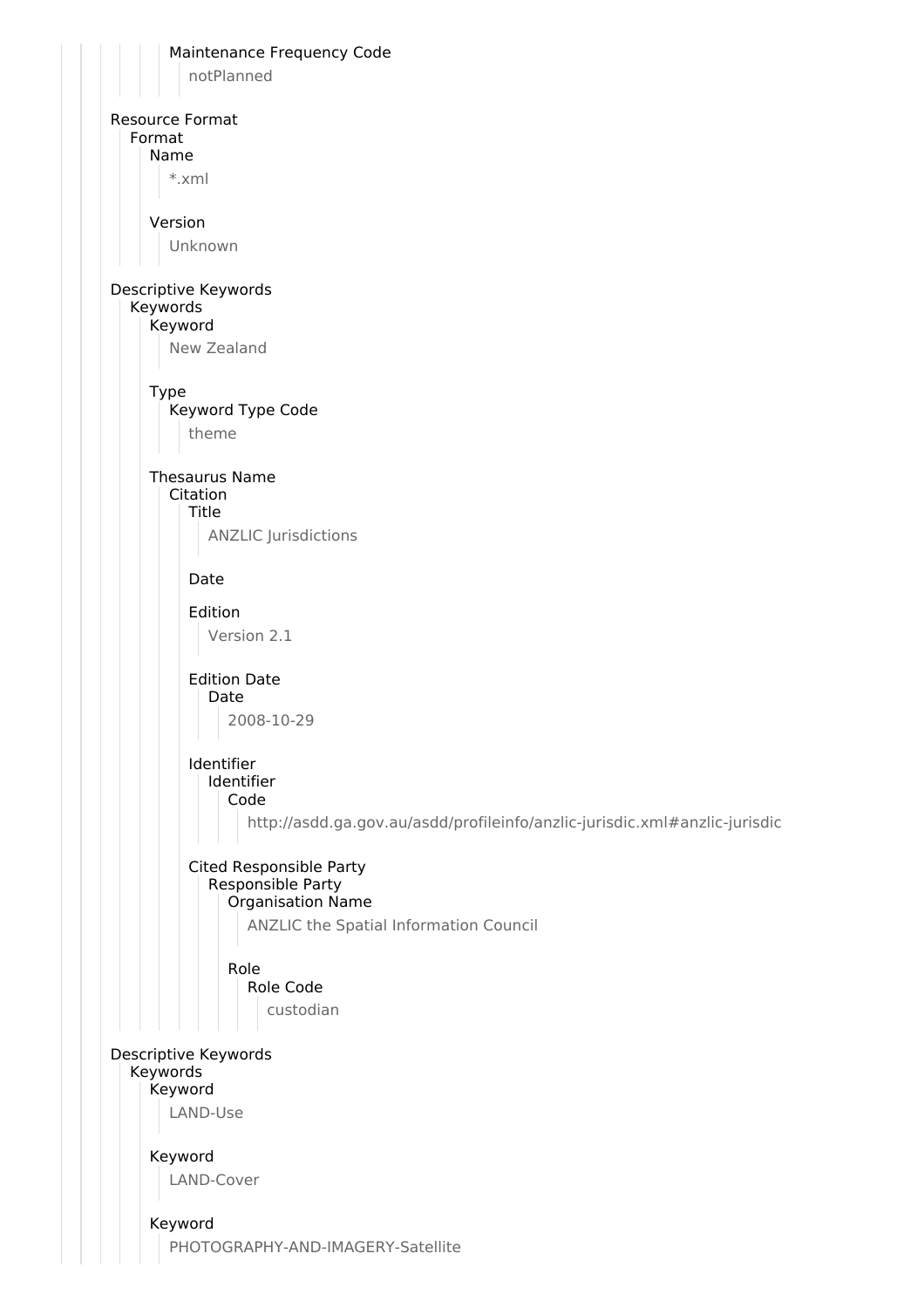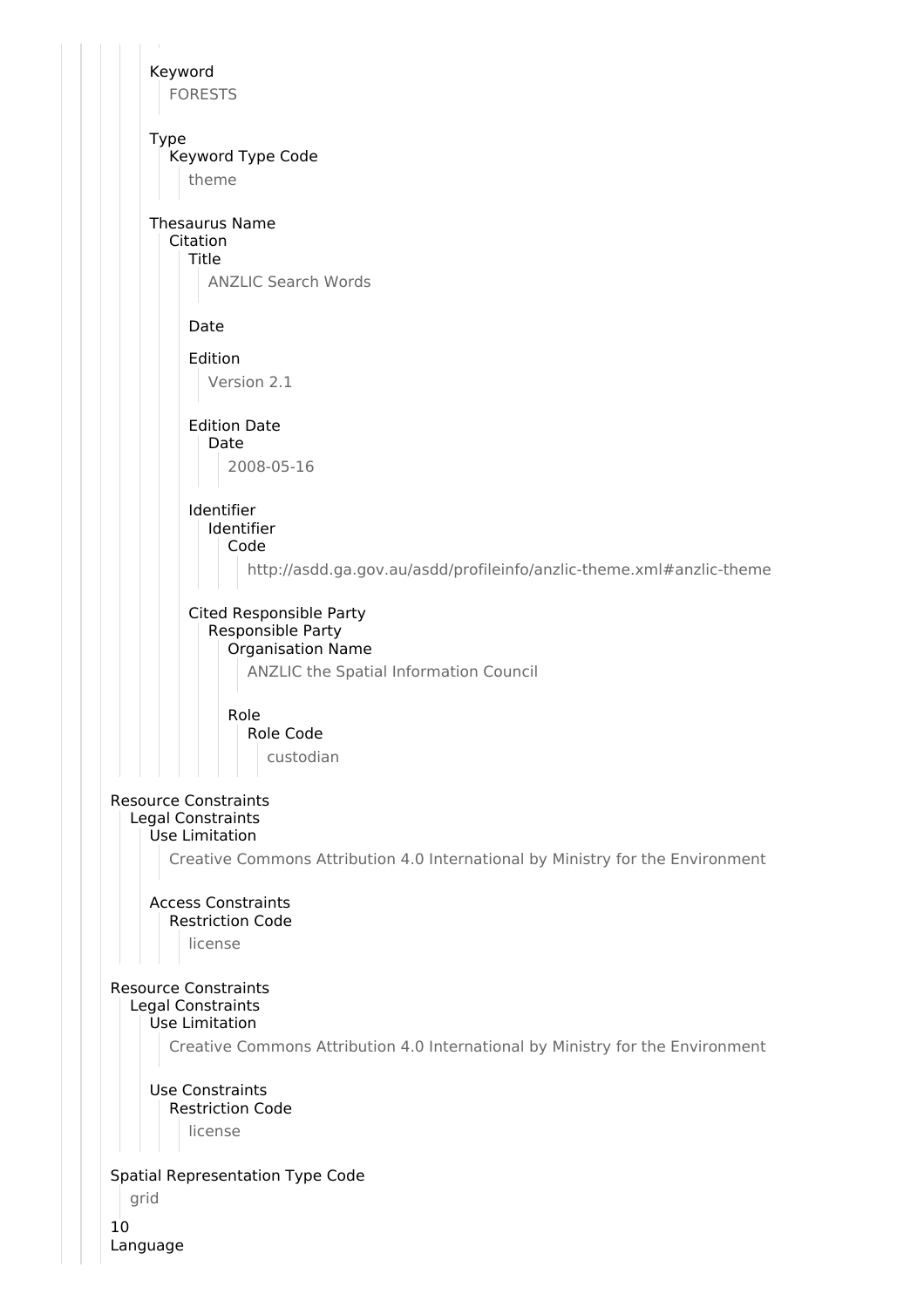

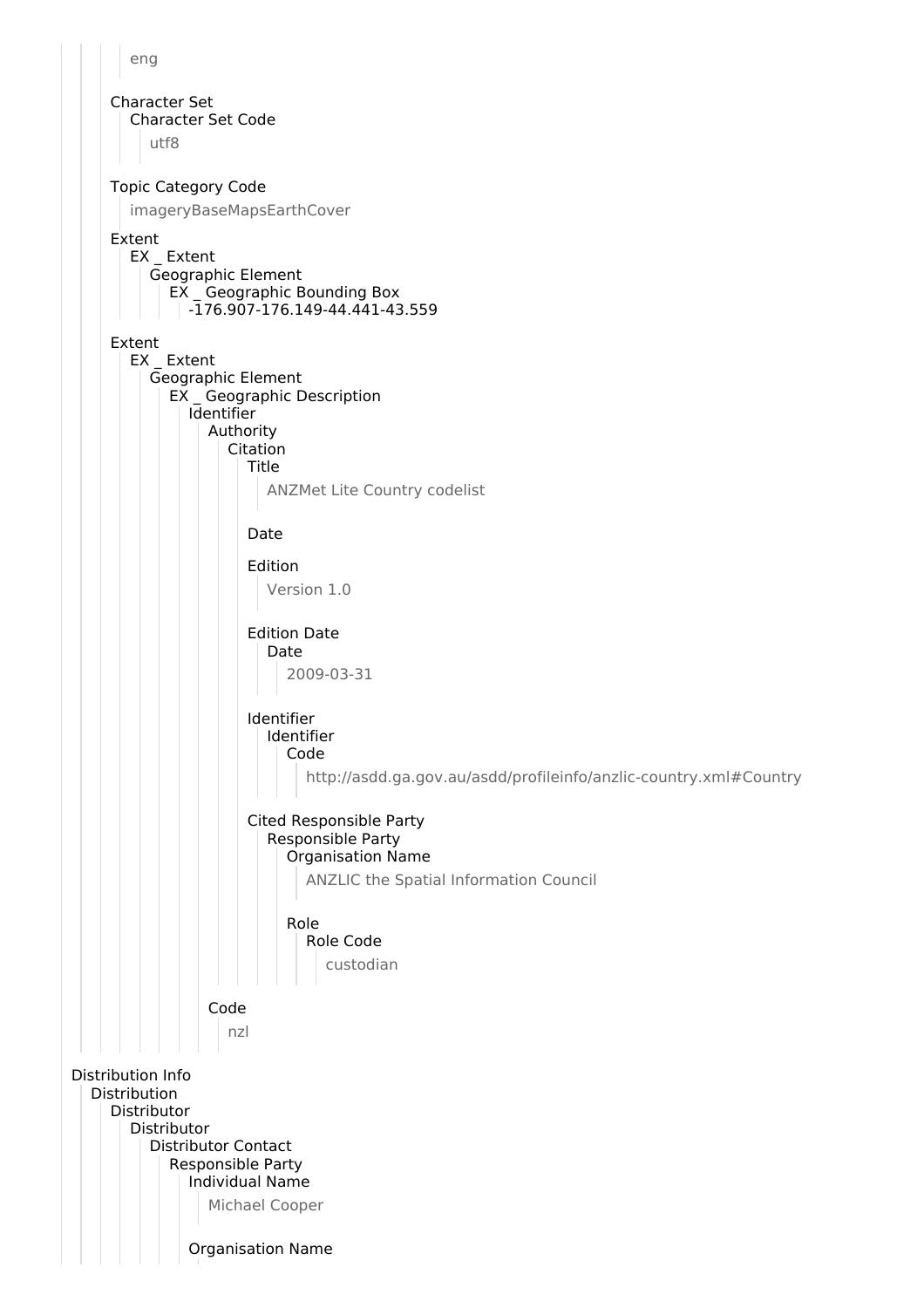